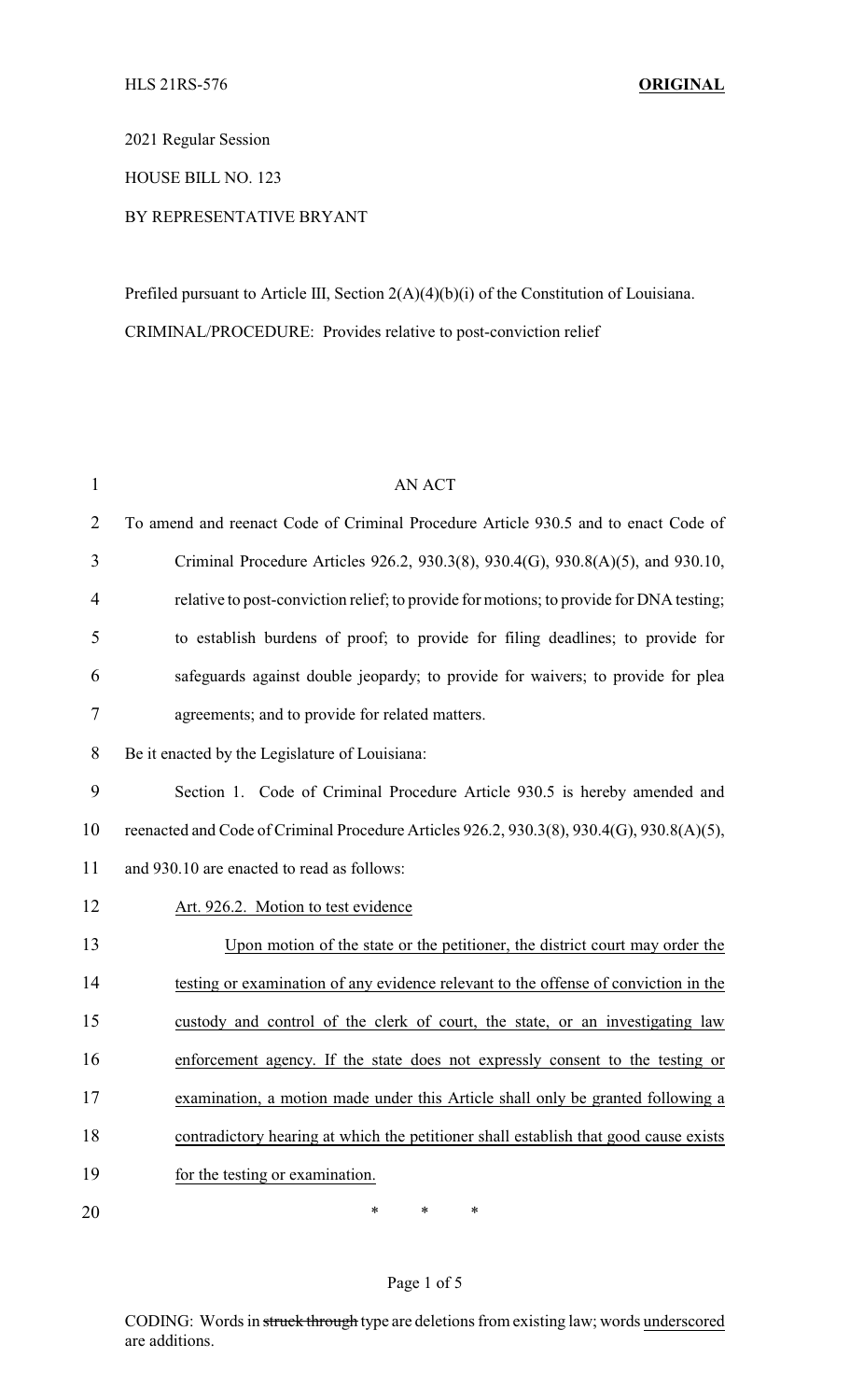| $\mathbf{1}$   | Art. 930.3. Grounds                                                                     |
|----------------|-----------------------------------------------------------------------------------------|
| $\overline{2}$ | If the petitioner is in custody after sentence for conviction for an offense,           |
| 3              | relief shall be granted only on the following grounds:                                  |
| 4              | *<br>$\ast$<br>∗                                                                        |
| 5              | $(8)(a)$ The petitioner presents reliable evidence that was not presented prior         |
| 6              | to conviction and, in light of all the evidence, proves by clear and convincing         |
| 7              | evidence that no reasonable finder of fact would convict the petitioner of the crime    |
| 8              | for which he was convicted.                                                             |
| 9              | (b) A petitioner's first claim pursuant to this ground that would otherwise be          |
| 10             | barred from review on the merits by any procedural objection provided in Article        |
| 11             | 930.4 or the time limitation provided in Article 930.8 shall not be barred if the claim |
| 12             | is contained in an application filed on or before July 31, 2023.                        |
| 13             | Art. 930.4. Repetitive applications                                                     |
| 14             | *<br>*<br>*                                                                             |
| 15             | G. A successive application shall not be denied pursuant to this Article if the         |
| 16             | petitioner presents reliable evidence that was not presented prior to conviction and,   |
| 17             | in light of all the evidence, proves that it is more likely than not that no reasonable |
| 18             | finder of fact would convict the petitioner of the crime for which he was convicted.    |
| 19             | Art. 930.5. Custody pending retrial; bail                                               |
| 20             | A. If a court grants relief under an application for post conviction relief, the        |
| 21             | court shall order that the petitioner be held in custody pending a new trial if it      |
| 22             | appears that there are legally sufficient grounds upon which to reprosecute the         |
| 23             | petitioner.                                                                             |
| 24             | B. In such a case, the petitioner shall be entitled to bail on the offense as           |
| 25             | though he has not been convicted of the offense.                                        |
| 26             | C. If a petitioner is granted relief under Article $930.3(7)$ or $(8)$ , the petitioner |
| 27             | may not be retried for the same criminal offense.                                       |
| 28             | ∗<br>∗<br>∗                                                                             |

# Page 2 of 5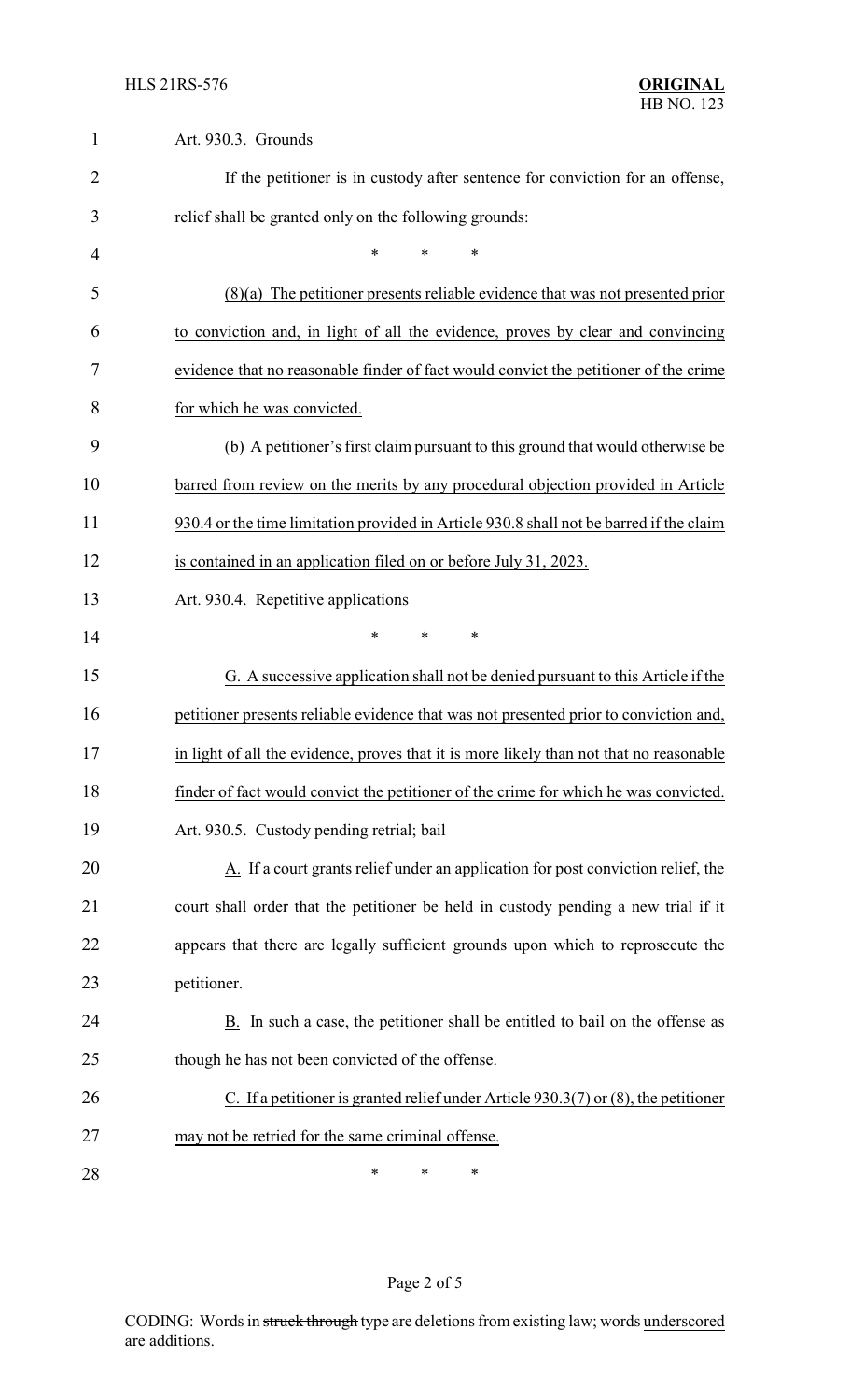| 1              | Art. 930.8. Time limitations; exceptions; prejudicial delay                               |  |  |
|----------------|-------------------------------------------------------------------------------------------|--|--|
| $\overline{2}$ | A. No application for post-conviction relief, including applications which                |  |  |
| 3              | seek an out-of-time appeal, shall be considered if it is filed more than two years after  |  |  |
| 4              | the judgment of conviction and sentence has become final under the provisions of          |  |  |
| 5              | Article 914 or 922, unless any of the following apply:                                    |  |  |
| 6              | *<br>∗<br>*                                                                               |  |  |
| 7              | (5) The petitioner presents reliable evidence that was not presented prior to             |  |  |
| 8              | conviction and, in light of all the evidence, proves that it is more likely than not that |  |  |
| 9              | no reasonable finder of fact would convict the petitioner of the crime for which he       |  |  |
| 10             | was convicted.                                                                            |  |  |
| 11             | *<br>*<br>*                                                                               |  |  |
| 12             | Art. 930.10. Waiver and departure from this title                                         |  |  |
| 13             | A. Notwithstanding any provision of this Title to the contrary, the state may             |  |  |
| 14             | affirmatively waive any of the Article 930.4 procedural objections or the Article         |  |  |
| 15             | 930.8 timeliness objection. Such waiver shall be express and in writing and filed by      |  |  |
| 16             | the state into the district court record.                                                 |  |  |
| 17             | B. Upon joint motion of the petitioner and the district attorney, the district            |  |  |
| 18             | court may deviate from the provisions of this Title.                                      |  |  |
| 19             | C. Notwithstanding any provision of law to the contrary, the district attorney            |  |  |
| 20             | and the petitioner may, with the approval of the district court, jointly enter into any   |  |  |
| 21             | post-conviction plea agreement for the purpose of amending the petitioner's               |  |  |
| 22             | conviction, sentence, or habitual offender status. The terms of any post-conviction       |  |  |
| 23             | plea agreement under this Paragraph shall be in writing, shall be filed into the district |  |  |
| 24             | court record, and shall be agreed to by the district attorney and the petitioner in open  |  |  |
| 25             | court.                                                                                    |  |  |
| 26             | D. The court shall prior to accepting the post-conviction plea agreement                  |  |  |
| 27             | address the petitioner personally in open court, inform him of and determine that he      |  |  |
| 28             | understands the rights that he is waiving by entering into the post-conviction plea       |  |  |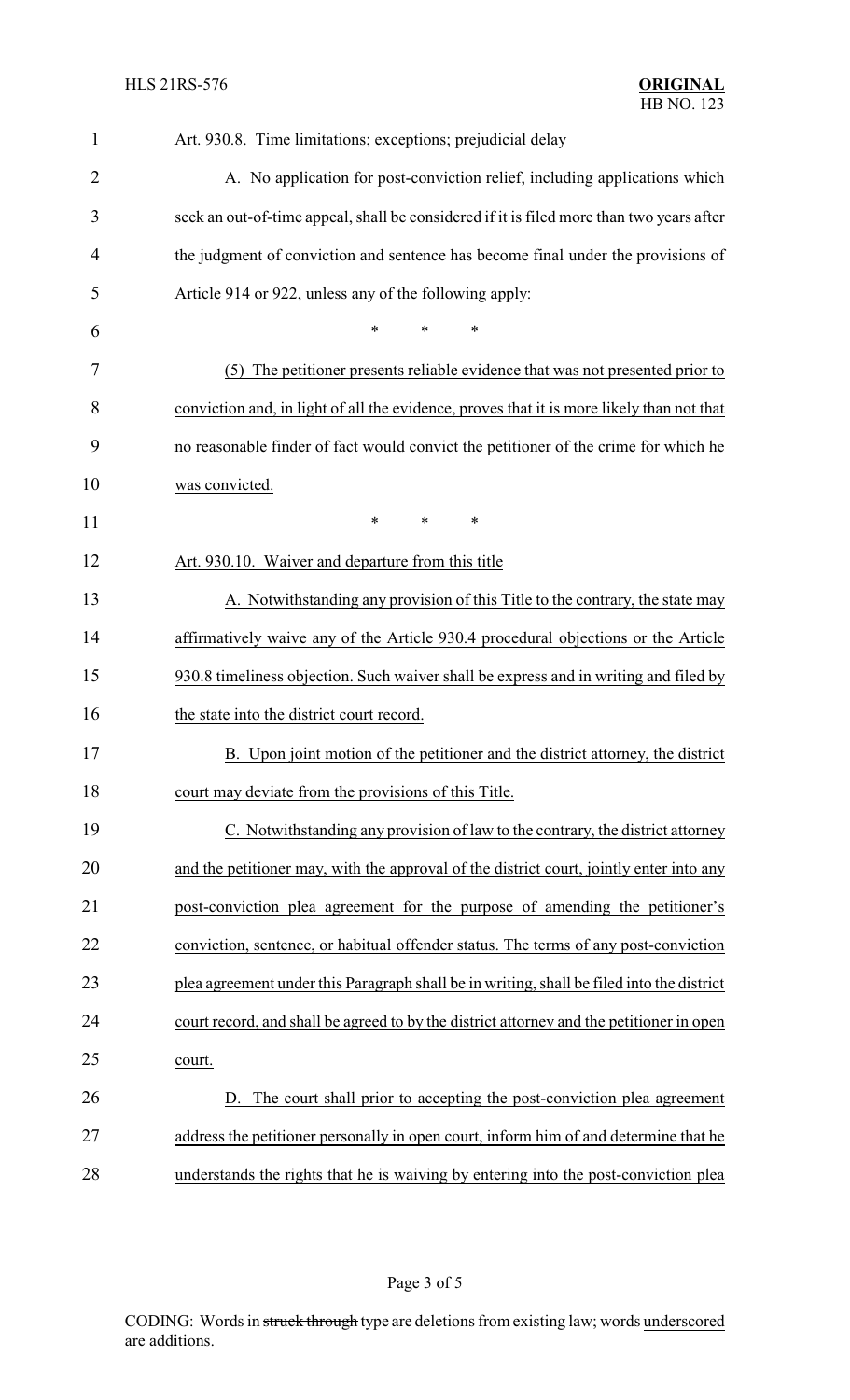|                | agreement, and determine that the plea is voluntary and is not the result of force or |  |  |
|----------------|---------------------------------------------------------------------------------------|--|--|
|                | threats or of promises apart from the post-conviction plea agreement.                 |  |  |
| 3              | E. This Article does not restrict the district court's discretion under Article       |  |  |
| $\overline{4}$ |                                                                                       |  |  |

## DIGEST

The digest printed below was prepared by House Legislative Services. It constitutes no part of the legislative instrument. The keyword, one-liner, abstract, and digest do not constitute part of the law or proof or indicia of legislative intent. [R.S. 1:13(B) and 24:177(E)]

| HB 123 Original | 2021 Regular Session | <b>Bryant</b> |
|-----------------|----------------------|---------------|
|                 |                      |               |

**Abstract:** Provides petitioners with additional procedures for post-conviction relief.

Proposed law allows for motions by either the state or the petitioner for testing of relevant evidence. Provides for a contradictory hearing if the state does not expressly consent to testing where the petitioner must establish the existence of good cause for testing relevant evidence.

Present law provides relief for a petitioner in custody after conviction for an offense only on any of the following grounds:

- (1) The conviction was obtained in violation of the constitution of the United States or the state of Louisiana.
- (2) The court exceeded its jurisdiction.
- (3) The conviction or sentence subjected him to double jeopardy.
- (4) The limitations on the institution of prosecution had expired.
- (5) The statute creating the offense for which he was convicted and sentenced is unconstitutional.
- (6) The conviction or sentence constitute the ex post facto application of law in violation of the constitution of the United States or the state of Louisiana.
- (7) The results of DNA testing performed pursuant to an application granted under Article 926.1 proves by clear and convincing evidence that the petitioner is factually innocent of the crime for which he was convicted.

Proposed law retains present law and includes the petitioner's presentation of clear and convincing reliable evidence, as provided in present law (C.Cr.P. Art. 930.3), that no reasonable finder of fact would convict the petitioner of the crime for which he was convicted. Provides that a petitioner's first claim pursuant to this ground is not barred if the claim is filed in an application on or before July 31, 2023.

Present law provides for a petitioner's repetitive applications for claims of relief.

Proposed law retains present law and provides that a successive application for a claim of relief shall not be denied if the petitioner presents reliable evidence that was not presented prior to conviction and proves that it is more likely than not that no reasonable finder of fact would convict the petitioner of the crime for which he was convicted.

### Page 4 of 5